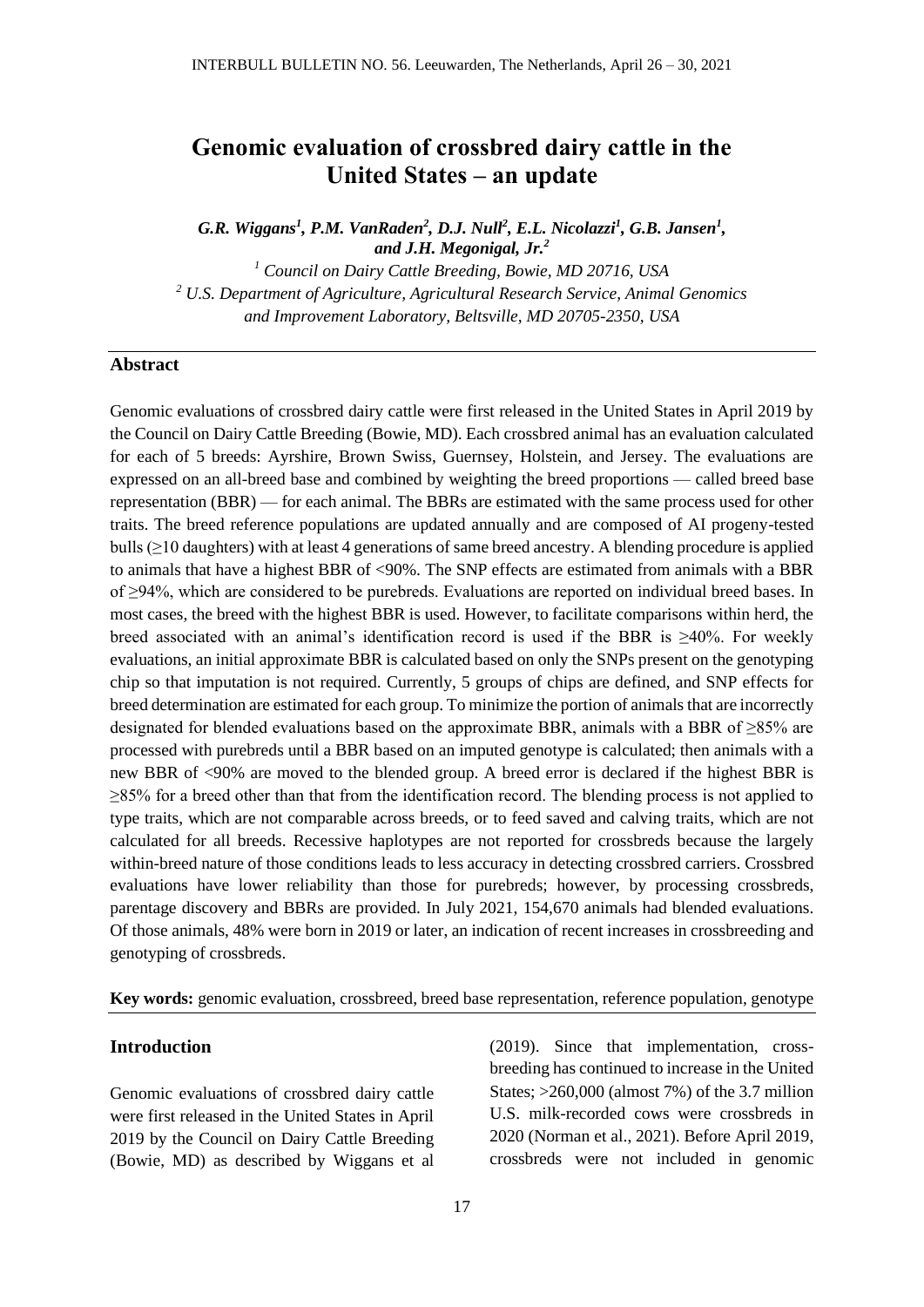

Figure 1. Frequency of crossbred genotypes by year submitted for genomic evaluation.

evaluation because estimates of marker effects, allele frequencies, and linkage differ by breed, which requires that imputation be done within breed. If parental genotypes are missing, population allele frequencies that vary by breed are used for imputation.

The success of genomic evaluation for purebreds generated interest in extending genomic evaluation to crossbreds. Figure 1 shows the increasing number of crossbred genotypes submitted each year for use in genomic evaluation. The implementation of crossbred evaluations in 2019 led to a substantial increase in the number of crossbred genotypes sub-mitted, primarily for females.

# **Materials and Methods**

The method of evaluation is described by [VanRaden et al. \(2020\).](#page-4-2) Each animal is evaluated in each of the 5 evaluated dairy breeds (Ayrshire, Brown Swiss, Guernsey, Holstein, and Jersey) using estimates for effects of individual-breed single nucleotide polymorphisms (SNPs) from the purebred evaluation. Those estimates then are weighted by breed proportions called breed base

representations (BBRs) to create a blended evaluation.

# *BBR*

The SNP-effect estimates for BBR are calculated each April. For imputation, genotypes from Holstein bulls and cows with progeny and traditional evaluations and all genotypes from other breeds are included to create the haplotype library; only a random third are included for Holstein cows with only 1 progeny. For SNP-effect estimation the combined reference population includes purebred bulls from each of the 5 evaluated breeds (~36,000 bulls in April 2021). The estimation procedure and set of 79,060 SNPs used for traits that are genomically evaluated are also used for BBR. The breed reference populations are updated annually and are composed of AI progeny-tested bulls  $(≥10$ daughters) with at least 4 generations of samebreed ancestry. Their phenotypic values are set to 0 or 100 to estimate SNP effects. Results are forced to the range of 1 to 100, and individual breed values of <2 are redistributed to the remaining breeds.

A rapid, approximate procedure that does not require imputation is employed for BBR estimation as genotypes are loaded. This allows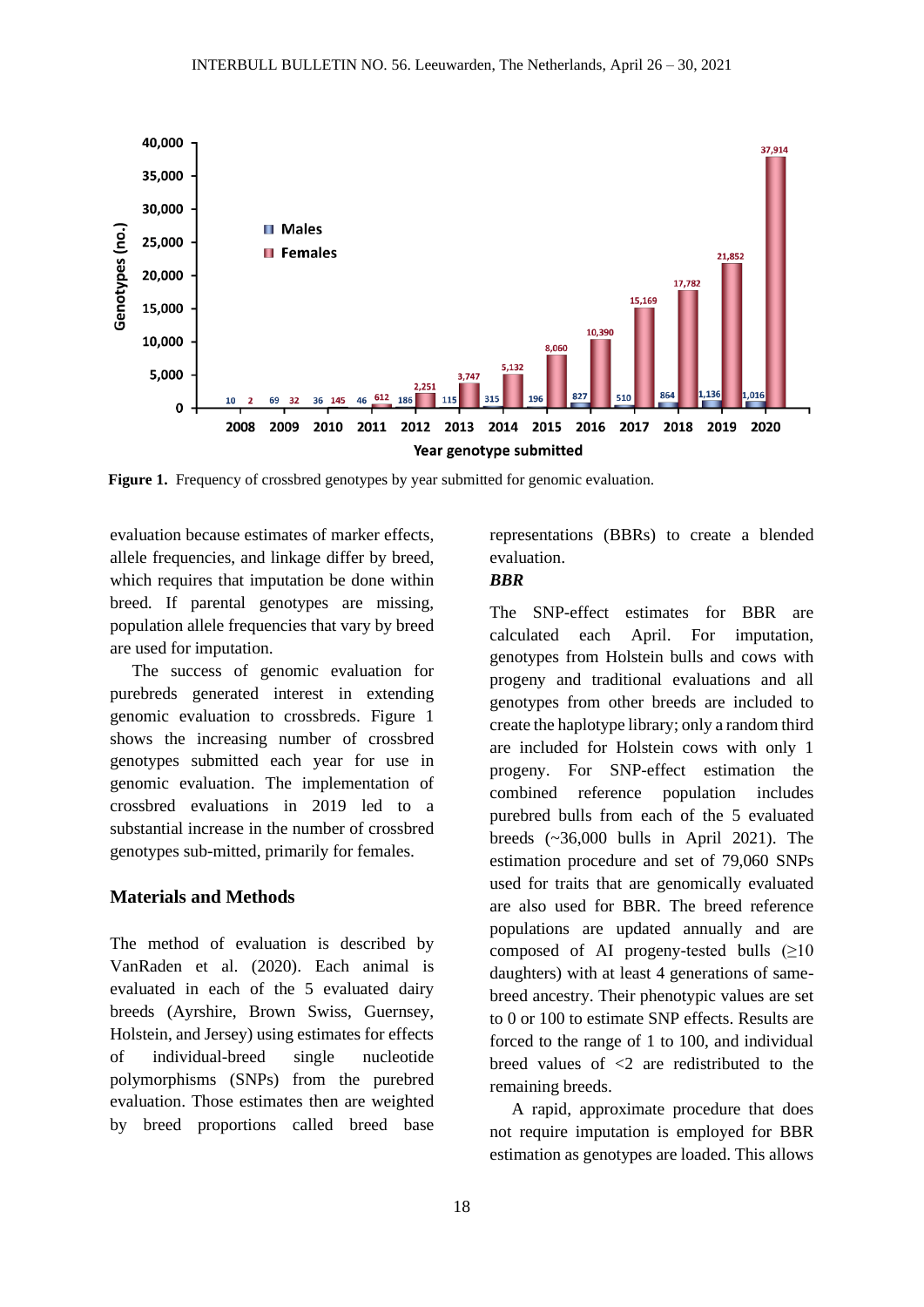for immediate detection of incorrect breed assignments and an initial separation of crossbreds from purebreds. Actively used chips are assigned to a small number of subsets with SNPs common to the 79,060 SNPs used for the full BBR and to each chip included in the subset. The subsets need to be revised occasionally as new chips are adopted and older ones are retired. Separate SNP effects are estimated with the same phenotypes and imputed genotypes used for the full BBR [\(VanRaden et al., 2020\)](#page-4-2), but the set of SNPs is restricted to those included in each subset. All data required for the application of the approximate BBR to incoming batches of genotypes, including SNP positions for each chip and SNP effects, are prepared and stored in binary format for rapid loading.

The method was tested on 194,0064 genotypes received over 3 months from June through August 2020. Four SNP subsets with 5,310 to 26,167 SNPs were formed. The correlation of approximate BBRs with subsequent full BBR (after imputation) ranged from 0.982 to 0.999, with lower correlations for a fraction of Ayrshires and Guernseys and very high correlations for Holsteins and Jerseys. Using a threshold of 89.5 for maximum BBR, no conflicting breed assignments were found between approximate and full BBRs; only 26 (0.013%) incidents of purebred designation by approximate BBR and crossbred designation by full BBR were observed along with 2,199 (1.13%) incidents of crossbred designation by approximate BBR and purebred designation by full BBR. The underestimation of maximum BBR was most prevalent for genotypes with low call rates. In subsequent testing, a lower BBR threshold of 85 was imposed to minimize incorrect initial assignment of purebreds to crossbred pro-cessing. In weekly and monthly evaluations, genotypes for animals that are designated as crossbred are imputed using the same multi-breed haplotype library as for estimation of BBRs. Non-crossbred genotyped parents are included to improve accuracy.

A genotype is processed as a crossbred if maximum initial BBR is <85%. However, if a BBR based in imputation remains <90, the genotype is processed with the crossbreds. This procedure increases the likelihood that a genotype that qualifies for processing as a purebred is so processed.

If the BBR for a different breed is  $\geq$ 85, the genotype is excluded from further analysis and reported as a breed error. Genotypes that were initially assigned to purebred processing and then found to have a maximum BBR of  $<89.5$ are reassigned as crossbred. Those BBRs initially assigned to crossbred processing and then found to have a maximum BBR of >89.5 receive an evaluation based only on the breed of the maximum BBR. All BBRs are recalculated each month, and the first monthly BBR replaces the BBR from the weekly evaluation. The stored BBRs are updated if any of the 5 breed BBRs for an animal differs from the stored BBR by  $\geq$ 4. Only monthly BBRs are released because they are calculated from genotypes imputed in the appropriate breed group and, therefore, expected to be more stable.

# *Calculation of crossbred evaluations*

Combining evaluations across breeds is possible when genetic effects are on the same multi-breed base. To make this possible, the Council on Dairy Cattle Breeding modified the genomic evaluation procedure in April 2018 to use traditional evaluations on a multi-breed base before adjusting to individual breed bases. Evaluations from a single breed are reported for type traits because evaluations are not available on an across-breed base and for feed saved, calving ease, and health traits because evaluations are not available for all breeds. Evaluation breed is the identification breed if BBR is  $\geq 40$  (beginning in December 2019) or the breed with the highest BBR. This policy allows the owner to have some control over the breed base for an animal's reported evaluation, particularly for first-generation crossbreds.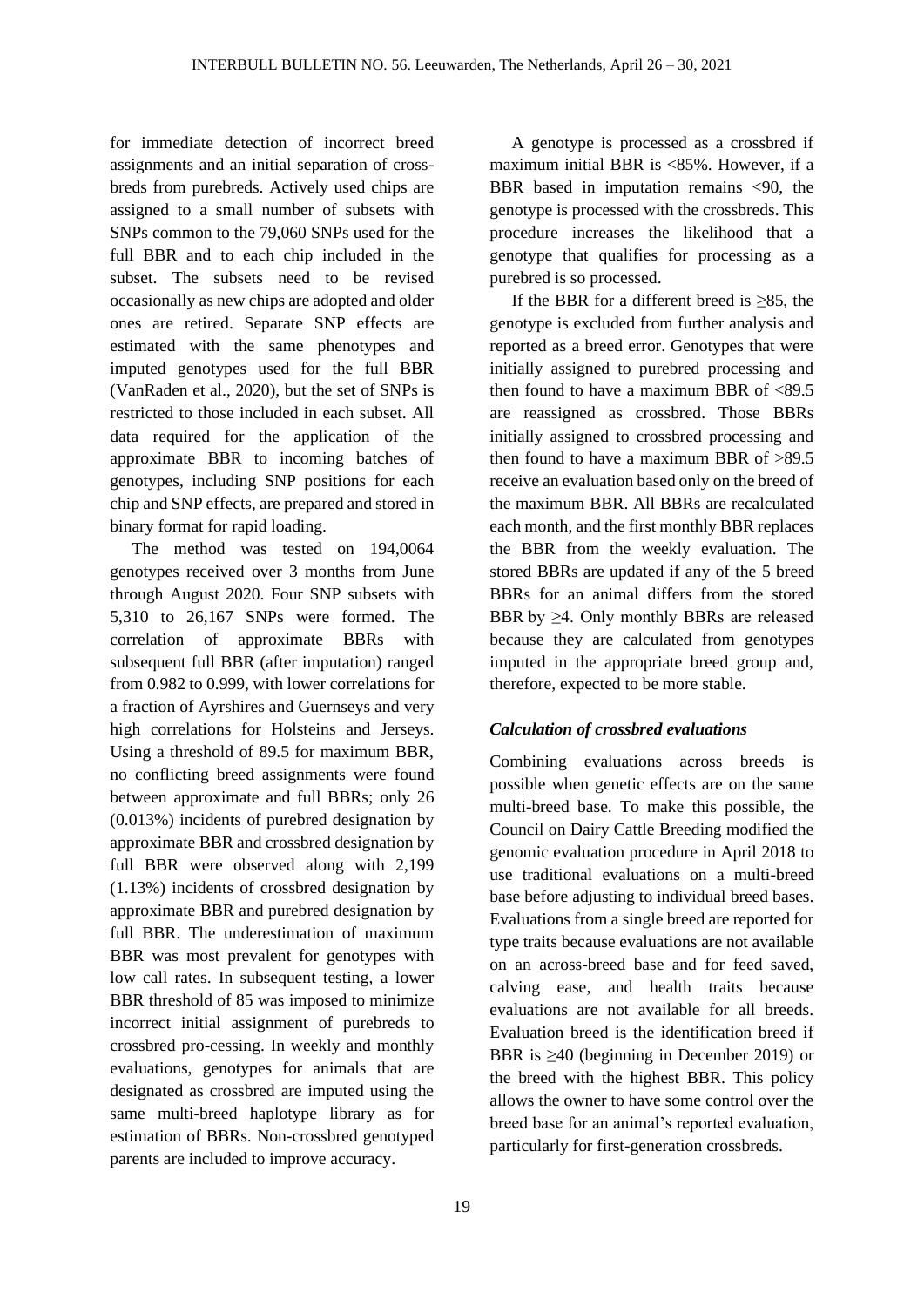Purebred evaluations are the source of SNPeffect estimates used in crossbred evaluations. The reference population for calculation of those effects includes only animals with an evaluation-breed BBR of ≥94. This limitation ensures that SNP-effect estimates are not affected by animals of other breeds; however, it does reduce the size of the reference population.

#### *Reliability and future inbreeding*

Expected inbreeding of future progeny is calculated with relationships from purebred evaluations. The purebred reference population is used to determine both the average genomic relationship of the animal and expected future inbreeding from pedigree. The evaluation breed determines which purebred population is used.

# **Results & Discussion**

For July 2021 evaluations, 154,670 animals received blended evaluations. For those animals, 48% were born in 2019 or later, and 86% were Holstein  $\times$  Jersey crosses (sum of Holstein and Jersey BBRs  $\geq$  90). In an evaluation including data available in March 2019, 31,521 of 68,691 animals (46%) had not previously received evaluations through the purebred-only official evaluation system.

The exclusion of crossbred animals from purebred evaluations has little effect on purebreds. The largest effect is for crossbreds with a BBR of <94 that previously received a purebred evaluation because their own performance did not affect the SNP effect estimates.

## *Recessive conditions*

Most recessive characteristics are breed specific. Furthermore, imputation of crossbreds considers haplotypes from all breeds. Although the overall imputation accuracy is sufficient to ensure valid genomic evaluations, pedigree tracing of small haplotype regions is not stable or reliable enough to support their release. False positives also occur more frequently. For those reasons, recessive conditions are not yet reported for crossbreds.

# **Conclusions**

Implementation of blending based on BBR extends genomic evaluation to more animals and provides more complete information for herds that genotype all females. Even for animals that were evaluated before implementation of genomic evaluation for crossbreds, blended evaluations more accurately reflect an animal's multi-breed origin. The calculation of BBRs as genotypes are loaded enables more accurate assignment of genotypes to purebred or blended processing as well as earlier detec-tion of incorrect breed identification. Because of the direct influence of BBRs on evaluations, they are checked monthly and updated if a large change has occurred because of genotype re-assignment or genotyping with a higher density chip. Crossbred evaluations have lower reliability than those for purebreds but provide the benefit of parentage discovery and BBRs. The breed for reporting an evaluation is based on an animal's BBR. An unfortunate consequence is that animals in a herd with extensive cross-breeding have evaluations that are not comparable because they are based on different breeds.

# **Acknowledgments**

The Council on Dairy Cattle Breeding (Bowie, MD) provided the data for this research under USDA Agricultural Research Service (ARS) Material Transfer Research Agreement 58- 8042-8-007. The authors thank S.M. Hubbard (Animal Genomics and Improvement Laboratory, ARS, USDA, Beltsville, MD) for technical review. Funding for P.M. VanRaden and D.J. Null was from USDA-ARS appropriated project 8042-31000-002-00-D, "Improving Dairy Animals by Increasing Accuracy of Genomic Prediction, Evaluating New Traits, and Re-defining Selection Goals."